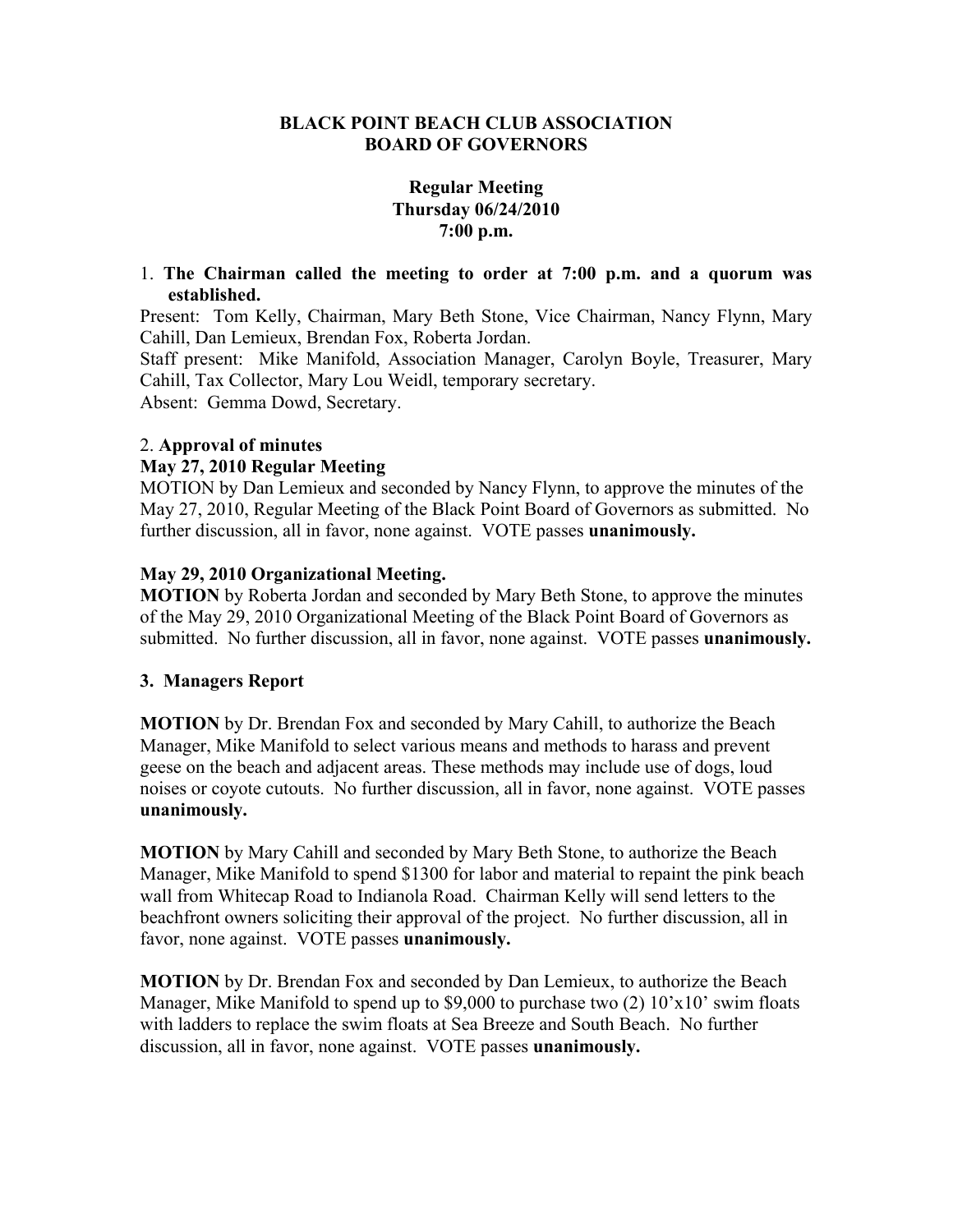The Recreation Program Parents meeting suggested more sports such as tennis and soccer be included in the Recreation program. Tennis lessons as part of the club curriculum would not require special insurance coverage. Adult paid lessons if given by a professional Tennis instructor would be covered by the instructors insurance.

Thanks are extended to the Men's Club for assembling and installing two (2) benches by the Bocce Court. One was donated by the Men's Club and one was donated by the Women's Club

Beach cleaning has begun by both Mike Nebelung and the Town of East Lyme. Beach Guards will start their assigned duties June 25, 2010. Planning for the  $4<sup>th</sup>$  of July picnic is ongoing. Jersey Barrier benches are currently being designed.

Kayak dock permit by the DEP will require one more approval. It has been determined that the presence of the fork tailed sparrow will not interfere with the dock.

4. Treasurer's Report submitted by Carolyn Boyle

5. Member's Comments

Barbara Johnson recommended that the Board of Governors appoint Ex Officio Members to the Zoning and Zoning Board of Appeals. There will be Special Zoning Meetings July 9, 2010 and July 16, 2010.

Will Fountain recommended that any new Kayak Dock be approved by members who are familiar with the various needs of kayakers. In addition he recommended that one tennis court could be use for a game, other than tennis.

Mary Lou Weidl spoke to the presence of unruly dogs on the beach.

Patte Foley also recommended enforcement of the current leash laws.

Carolyn Boyle has received a notice from ATT that they intend to install a uverse box at Sea View right of way to the beach. She will pursue the issue with ATT.

6. Chairperson's Report and Correspondence

Correspondence received from:

Smith Insurance in reference to tennis insurance;

Ann Farley in reference to unsightly properties;

The executor of the estate of the late Helen Werner has requested that donations be made to the Black Point Beach Club for a children's party.

Tom Kelly, Mike Manifold and Ed O'Connell are meeting to discuss the problem of unsightly properties.